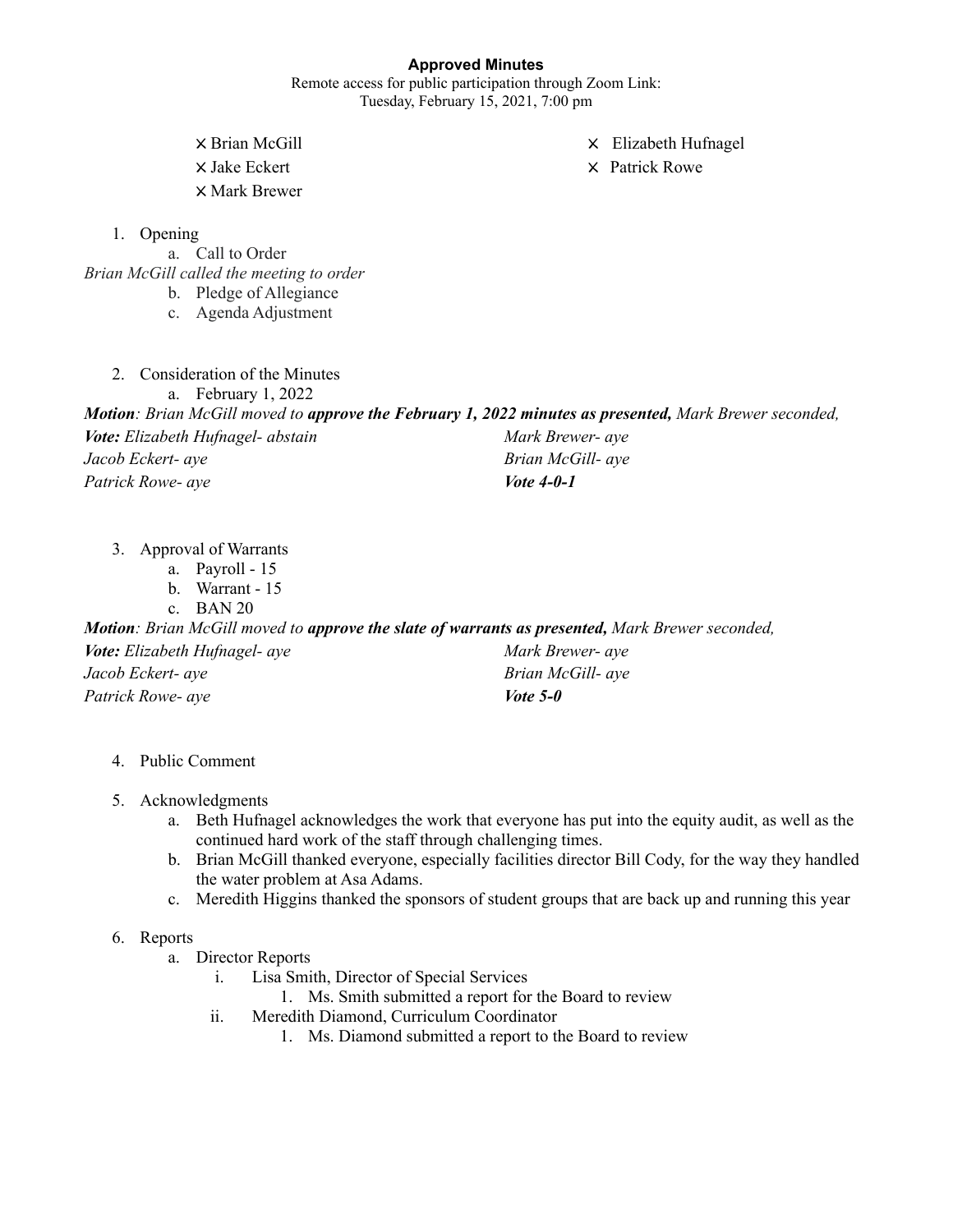- b. Superintendent Report
	- i. Meredith Higgins, Superintendent
		- 1. Trip to Ecuador
			- a. The travel company is continuing to successfully take trips to foreign countries, and have a testing protocol in place
			- b. Students have to be vaccinated to participate
			- 2. Flooding at Asa Adams
				- a. The source of the floodwater has been found, and steps are being taken to alleviate the problem in the future.
			- 3. Equity Action Committee
				- a. The district is preparing to form an equity action committee and will need two Board members to serve on the committee
			- 4. Space at Asa
				- a. Plans are under consideration to keep a portable classroom at Asa Adams while renovations are completed on the interior of the school

# 7. Discussion Items

- a. COVID Discussion
	- i. Return to School Plan Review
		- 1. Recommend to remove most of section 8, and just leave "The district will follow current state guidelines for handling the occurrence of a COVID+ case in the schools (SOP document)."
		- 2. Remove document dates
		- 3. Supt Higgins will bring a marked up SOP to the February 15 meeting
	- ii. COVID Dashboard
		- 1. A section has been added to the dashboard that was unveiled at the January 18 meeting. New section shows more historical data.
	- iii. Masking
		- 1. Maine currently has no masking mandate
		- 2. Formulating next steps for masking as COVID surges abate.
		- 3. The district encourages as many families as possible to consider vaccinating their children
- b. FY 23 Budget (handout)
	- i. Bringing specific numbers to the next Board meeting
	- ii. Budgeting factors:
		- 1. ED279 State subsidy is \$347,000 higher than last year
		- 2. The unassigned fund balance is over \$3 million
		- 3. Stable tuition numbers for 22-23 school year
		- 4. Additional local expense \$858,000
		- 5. Staffing changes
		- 6. Increased energy rates
		- 7. Bond payments
- c. 2022-23 Calendar First Draft (handouts)
	- i. Two calendars to consider
		- 1. Option A: Traditional calendar
			- 2. Option B: Calendar with weekly Wednesday 1 hour early dismissals
				- a. Gives an opportunity for more time to complete school initiatives
				- b. Weekly staff PD hours provide for more continuity and sustained work time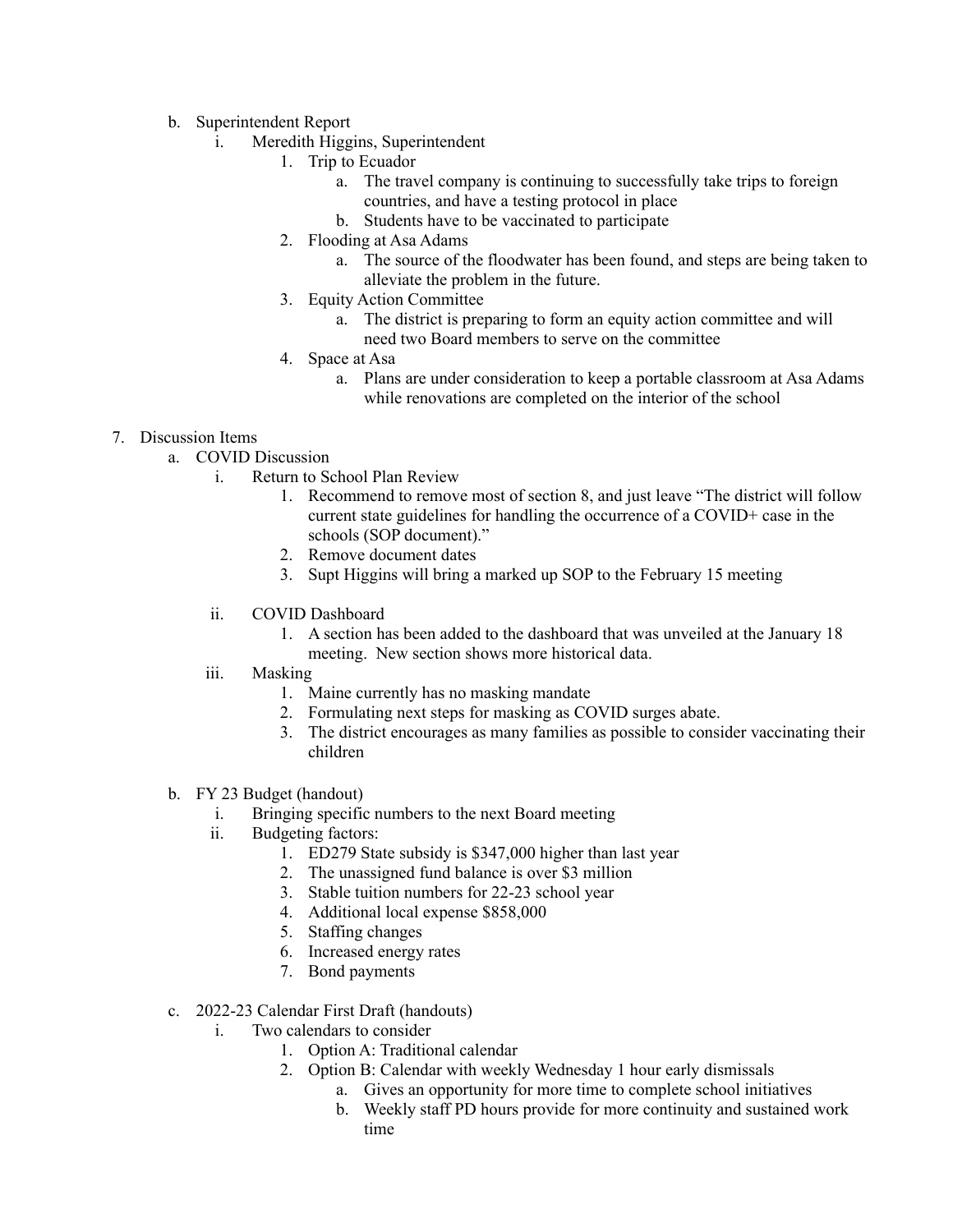### 8. Action Items

a. Staff Nominations

i. none

b. Policies

i. First Reads

1. IHA - Curriculum

*Motion: Brian McGill moved to recognize the first read of policy IHA-Curriculum as presented, Mark Brewer seconded, Vote: Elizabeth Hufnagel- aye Mark Brewer- aye*

*Jacob Eckert- aye Patrick Rowe- aye Brian McGill- aye Vote 5-0*

ii. Revisions

1. GCSA - Employee Computer Usage *Motion: Brian McGill moved to adopt the revisions to policy GCSA- Employee Computer Usage, Mark Brewer seconded, Vote: Elizabeth Hufnagel- nay Jacob Eckert- aye Patrick Rowe- aye Mark Brewer- aye Brian McGill- aye Vote 4-1*

### 2. IJNDB - Student Computer Usage

Motion: Brian McGill moved to adopt the revisions to policy IJNDB - Student Computer Usage, Mark Brewer *seconded, Vote: Elizabeth Hufnagel- aye Jacob Eckert- aye Patrick Rowe- aye Mark Brewer- aye Brian McGill- aye Vote 5-0*

#### 3. IHBAI - Independent Educational Assessment

*Motion: Brian McGill moved to adopt the revisions to policy IHBAI - Independent Educational Assessment, Mark Brewer seconded, Vote: Elizabeth Hufnagel- aye Jacob Eckert- aye Patrick Rowe- aye Mark Brewer- aye Brian McGill- aye Vote 5-0*

#### 9. New Course Approval Requests - OHS

- a. Coming of Age English Dept
- b. Honors Physics Science Dept
- c. Science and You Science Dept
- d. AP Seminar Social Studies Dept
- e. Honors Geometry Math Dept
- f. Honors Algebra II Math Dept
- g. Theater Production Visual & Performing Arts Dept

Motion: Brian McGill moved to approve the seven new courses at Orono High School as listed in the Agenda, *Mark Brewer seconded,*

*Vote: Elizabeth Hufnagel- aye Jacob Eckert- aye Patrick Rowe- aye*

*Mark Brewer- aye Brian McGill- aye Vote 5-0*